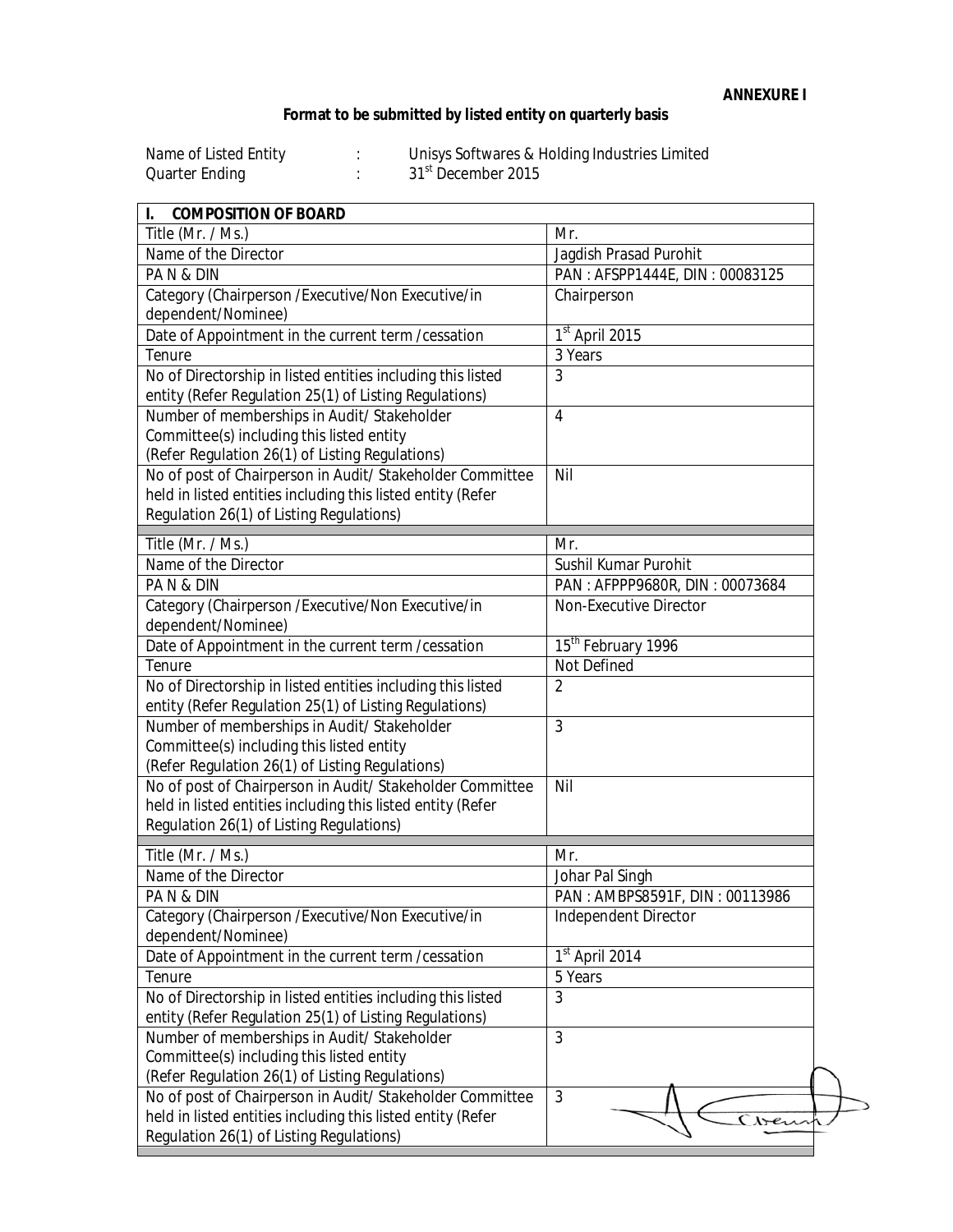| Title (Mr. / Ms.)                                                                                       | Mr.                            |  |
|---------------------------------------------------------------------------------------------------------|--------------------------------|--|
| Name of the Director                                                                                    | Mohit Jhunjhunwala             |  |
| PAN&DIN                                                                                                 | PAN: AHMPJ8136F, DIN: 02905685 |  |
| Category (Chairperson / Executive/Non Executive/in                                                      | Independent Director           |  |
| dependent/Nominee)                                                                                      |                                |  |
| Date of Appointment in the current term / cessation                                                     | 14 <sup>th</sup> January 2015  |  |
| Tenure                                                                                                  | 5 Years                        |  |
| No of Directorship in listed entities including this listed                                             | 3                              |  |
| entity (Refer Regulation 25(1) of Listing Regulations)                                                  |                                |  |
| Number of memberships in Audit/ Stakeholder                                                             | $\overline{4}$                 |  |
| Committee(s) including this listed entity                                                               |                                |  |
| (Refer Regulation 26(1) of Listing Regulations)                                                         |                                |  |
| No of post of Chairperson in Audit/ Stakeholder Committee                                               | $\overline{2}$                 |  |
| held in listed entities including this listed entity (Refer                                             |                                |  |
| Regulation 26(1) of Listing Regulations)                                                                |                                |  |
|                                                                                                         |                                |  |
| Title (Mr. / Ms.)                                                                                       | Ms.                            |  |
| Name of the Director                                                                                    | Renu Kedia                     |  |
| PAN&DIN                                                                                                 | PAN: AFTPK1952M, DIN: 07126779 |  |
| Category (Chairperson / Executive/Non Executive/in                                                      | Independent Director           |  |
| dependent/Nominee)                                                                                      |                                |  |
| Date of Appointment in the current term / cessation                                                     | 6 <sup>th</sup> March 2015     |  |
| Tenure                                                                                                  | 5 Years                        |  |
| No of Directorship in listed entities including this listed                                             | $\overline{2}$                 |  |
| entity (Refer Regulation 25(1) of Listing Regulations)                                                  |                                |  |
| Number of memberships in Audit/ Stakeholder                                                             | Nil                            |  |
| Committee(s) including this listed entity                                                               |                                |  |
| (Refer Regulation 26(1) of Listing Regulations)                                                         |                                |  |
| No of post of Chairperson in Audit/ Stakeholder Committee                                               | Nil                            |  |
| held in listed entities including this listed entity (Refer<br>Regulation 26(1) of Listing Regulations) |                                |  |

## **II. COMPOSITION OF COMMITTEES**

| Name of Committee                          |                                | Name of Committee      |                                 | Category (Chairperson       |  |  |
|--------------------------------------------|--------------------------------|------------------------|---------------------------------|-----------------------------|--|--|
|                                            |                                | members                |                                 | /Fxecutive /Non             |  |  |
|                                            |                                |                        |                                 | Executive /independent      |  |  |
|                                            |                                |                        |                                 | /Nominee)                   |  |  |
| <b>Audit Committee</b><br>$1_{\cdot}$      |                                | Johar Pal Singh        |                                 | Chairman, Independent       |  |  |
|                                            |                                | Jagdish Prasad Purohit |                                 | Member, Executive           |  |  |
|                                            |                                | Mohit Jhunjhunwala     |                                 | Member, Independent         |  |  |
| 2.<br>Nomination & Remuneration            |                                | Johar Pal Singh        |                                 | Chairman, Independent       |  |  |
| Committee                                  |                                | Jagdish Prasad Purohit |                                 | Member, Executive           |  |  |
|                                            |                                | Mohit Jhunjhunwala     |                                 | Member, Independent         |  |  |
| 3.<br>Risk Management Committee(if         |                                | Not Applicable         |                                 | Not Applicable              |  |  |
| applicable)                                |                                |                        |                                 |                             |  |  |
| Stakeholders Relationship Committee'<br>4. |                                | Johar Pal Singh        |                                 | Chairman, Independent       |  |  |
|                                            |                                | Jagdish Prasad Purohit |                                 | Member, Executive           |  |  |
|                                            |                                | Mohit Jhunjhunwala     |                                 | Member, Independent         |  |  |
| III. Meeting of Board of Directors         |                                |                        |                                 |                             |  |  |
| Date(s) of Meeting (if any) in             | Date(s) of Meeting (if any) in |                        |                                 | Maximum gap between any two |  |  |
| the previous quarter                       | the relevant quarter           |                        | consecutive (in number of days) |                             |  |  |
| 3rd August 2015                            | 9 <sup>th</sup> November 2015  |                        | 86 days                         |                             |  |  |
|                                            |                                |                        |                                 |                             |  |  |
|                                            |                                |                        |                                 |                             |  |  |

ゝ